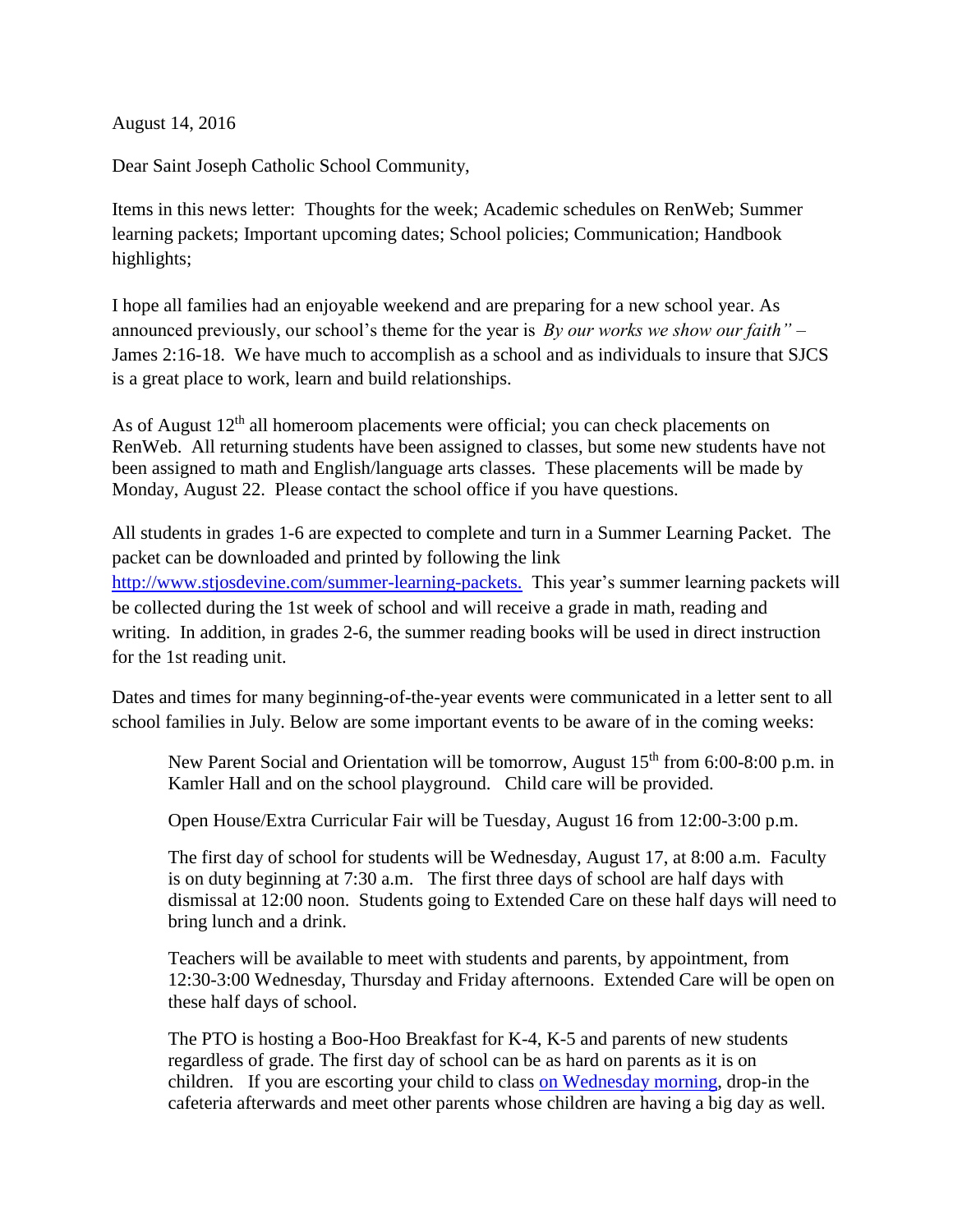The first full day of school is Monday, August 22. School hours are 8:00 a.m. to 3:00 p.m. Students must be in their classrooms when the 8:00 a.m. bell rings. Please respect our academic calendar by not scheduling vacations while school is in session. We also ask that you refrain from picking your child up early whenever possible.

Our Back to School Night will be held Monday, August 22. The meeting will start at 6:30 p.m. in the gym. This will be a wonderful chance to learn about your child's classroom and the many activities that will take place at Saint Joseph. This is a parent/guardian only event.

The school wants to ensure two-way communication with each of our families. We will communicate with families using the following tools: RenWeb, Administration Notes, quarterly newsletters, grade/class letters, emails and phone calls.

**RenWeb:** This is our primary form of communication for school and teachers (class and school wide announcements, school, class and student calendars, behavior, grades, and homework for  $3^{rd}$  -6<sup>th</sup> grades). It is important that each family has a RenWeb account. For account set up and questions, please contact Mrs. Nancy Sexton at ext. 21.

**Monday Folder:** A folder is sent home each Monday, containing current information about school activities and the student's previous week's graded assignments and tests. It is important that parents/guardians read all of the information each week. Parents/guardians are asked to sign the folder and return it on Tuesday each week.

**Administration Notes:** These messages are sent out each weekend of the school year by school administration. This email will highlight events of the past week and preview the upcoming week. There will be descriptions of upcoming projects, news and priorities of the school administration. The school office staff, Advisory Council and PTO contribute to the notes.

**Quarterly Newsletter:** A mailing is sent out quarterly to celebrate the good news of the school. The newsletter is written in partnership with the school administration, School Advisory Council and PTO.

**Grade level and class letters:** All teachers will post and send grade level and class letters from RenWeb. The letters will outline important events and information regarding class or grade level events and assignments.

**Email:** All teachers and staff have a school email address that is part of a Microsoft 365 email system. Please use email to ask questions, send notes, set up meetings, or address problems. Teachers will respond to emails within 24-48 hours in most cases. If no response is received, please follow-up with the teacher.

**Phone calls:** Teachers will respond to phone calls within 24-48 hours in most cases. If the message is urgent please call the school office.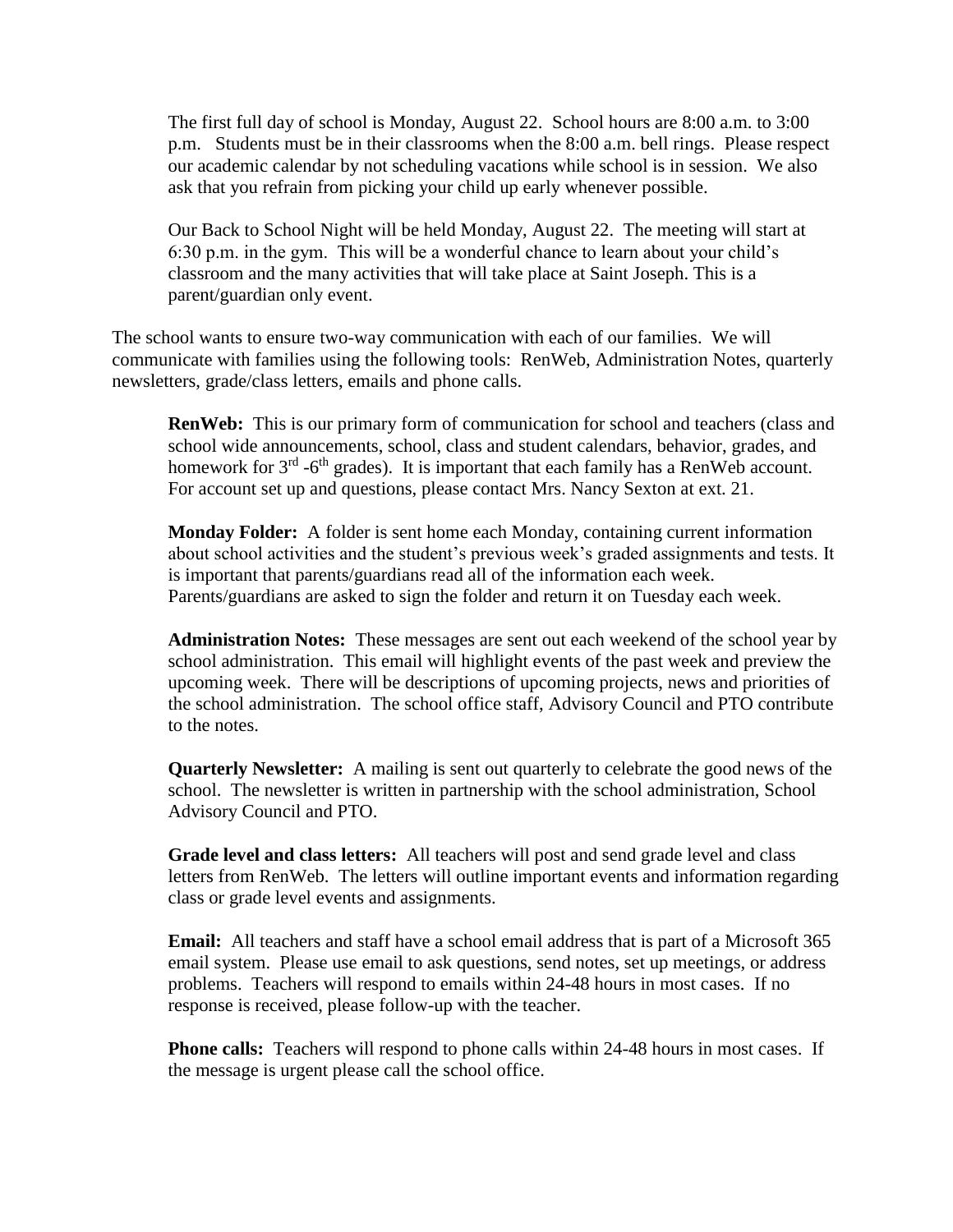The Parent/Student Handbook is posted on the school webpage and on RenWeb under Resources. A hard copy will not be sent home this year. In the  $1<sup>st</sup>$  Monday folder (August 24) each student will receive a handbook agreement form. This form must be signed and returned to your child's homeroom teacher by September 2.

Please take the time to read and review the handbook with your children. While everything within the handbook is important, the administration would like you to please take note of the following eight highlights from this year's handbook:

- **1. Absentee notification and homework requests:** If your child is absent and you would like to request his/her homework assignments, please call or send an email to the teacher and office staff [\(krogers@stjosdevine.com\)](mailto:krogers@stjosdevine.com) by 9:00 a.m. Assignments will be available for pick-up in the main hallway after 3:00 p.m.
- **2. Authorized Pick up:** Prior to the beginning of the school year, each family will complete via RenWeb a list of persons, and their telephone numbers, who are authorized to pick up their child(ren). Phone numbers will be used only in the event that your child becomes ill or injured and the school is unable to contact a parent or guardian.

If your child is riding home with someone other than his/her usual "pick-up" person, the parent/guardian has two options:

- Submit a written note to the office. The note must be dated and clearly signed by a parent or guardian.
- Make changes using RenWeb by following the steps below:

First, login to RenWeb and make changes to your Authorized Pick Up List. Next, call the school office to notify us that you have made an on-line change to your pick up list. Official changes will not be made until both the authorized pick up is changed on RenWeb and a phone call verifying the changes is made to the school office. Office personnel will verify the change in the system and approve the change. Once the change is approved, the system will update all related persons (teachers, staff and parents) of the change.

Parents/guardians may also submit a list of persons who are **NEVER** permitted to pick up their child(ren). If you have an individual on your NEVER pick up list, please alert the school office immediately.

**3. Homework:** Homework is defined as out-of-class tasks assigned to students as an extension or elaboration of classroom work. There are three types of homework: practice, preparation and extension.

The following amounts of homework are to be expected:

Grades K5-3: 30-45 minutes (plus an additional 15 minutes of nightly reading);

Grades 4-6: 60-90 minutes (plus an additional 15-20 minutes of nightly reading).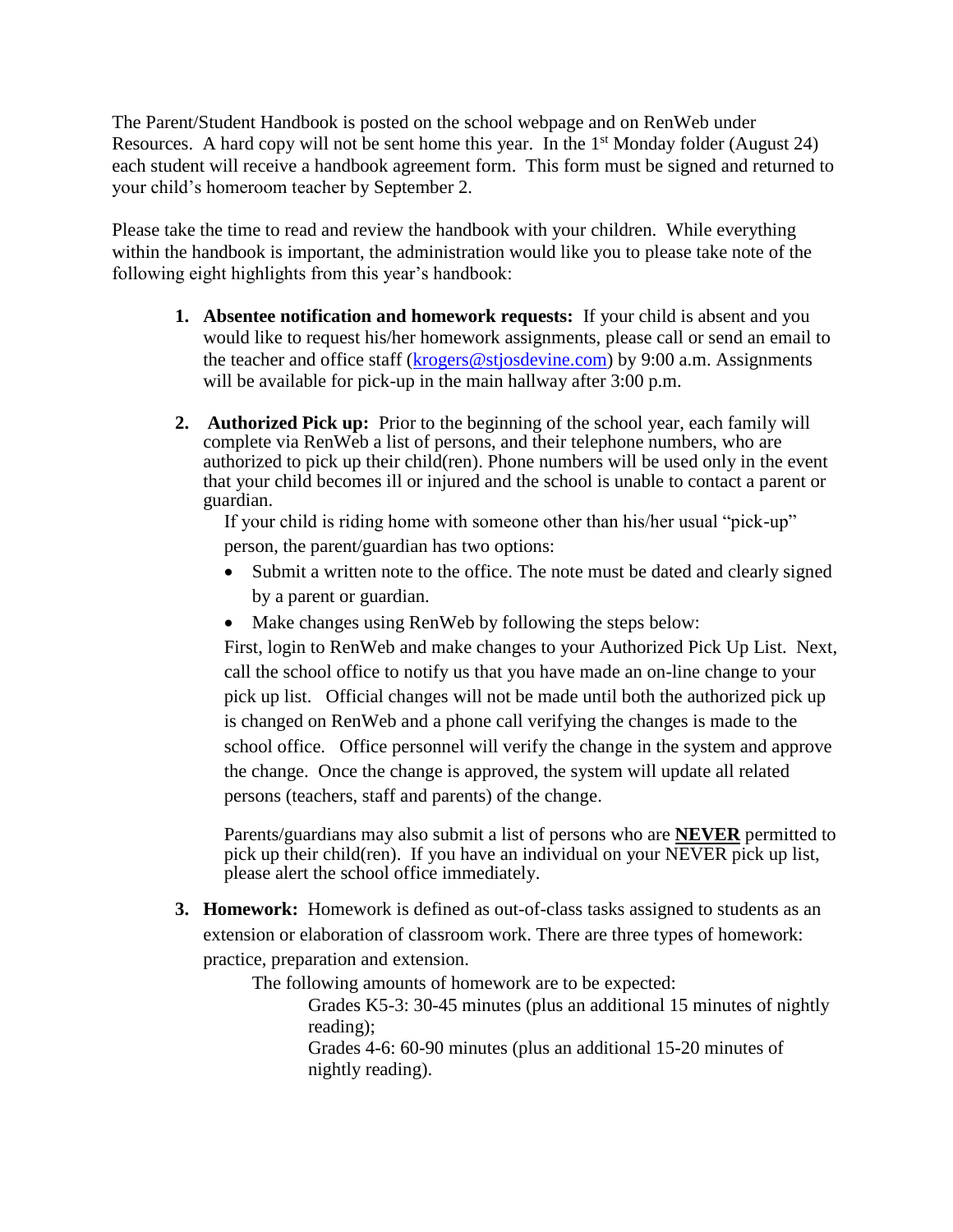Homework may be assigned on Monday-Friday. On any school activity night (Fall Festival, etc.) no homework will be given. A homework assignment book is given to each student (grades 1-6) at the beginning of the year.

- **4. Parental Concerns:** Communication among students, parents, and teachers is an important part of education. Educators value the opportunity to hear parents' concerns and to get their perspective on issues. Classrooms are busy places, with many demands on teacher's time. It is not possible to address all concerns immediately and adequately on a drop-in basis. Please bear in mind that the nonstudent time immediately preceding and following the school day is used for lesson preparation, grading, grade-level collaboration, staff meetings, scheduled appointments, training and professional development. Communication about problems works best when all parties work together with the same information to try to achieve a positive solution. **If you have a serious concern, please start by contacting your child's teacher**, keeping in mind that it may be necessary to schedule the time for a more focused discussion. If, after discussion with the teacher, you are unable to resolve the issue, you may then contact the Principal.
- **5. Student Behavior:** As a student at Saint Joseph Catholic School, each child should demonstrate the following attitudes, inspired by our patron, Saint Joseph. A student should be:

**J**-Just **O**-Obedient **S**-Service-oriented **E**-Example to others **P**-Prayerful **H**-Humble

- a. When behavior off campus, especially when wearing the Saint Joseph Catholic School uniform, reflects negatively on the school, the school reserves the right to address this behavior with disciplinary consequences.
- **6. Bullying:** At the core of our mission at Saint Joseph Catholic School is the strong belief that successful spiritual development and academic excellence is contingent upon a safe Christian environment. This environment is not only comprised of the facilities of the school, but also of the people who play any role in the school. It is shaped by their behaviors toward one another. It is for this reason that the Advisory Council and the administration of Saint Joseph Catholic School require absolute compliance with this policy aimed at the prevention and discipline of any behavior deemed to be bullying by the administration. Students and parents will receive instruction on bullying and the policy at the opening of school. Saint Joseph Catholic School will take stringent action against any bullying, teasing, racial or sexual harassment or any form of hurtful or negative behavior. Teachers and staff are committed to instructional programs that will assist students and teachers in dealing with these issues. The school will endeavor to create an open atmosphere in which students are able to speak out without fear and to seek justice for themselves and for others. Any student who feels threatened should not regard it as a private or personal problem but should seek the help of a teacher or guidance counselor. It is the duty of everyone who sees an instance of bullying – or potential bullying-to act to stop it. A